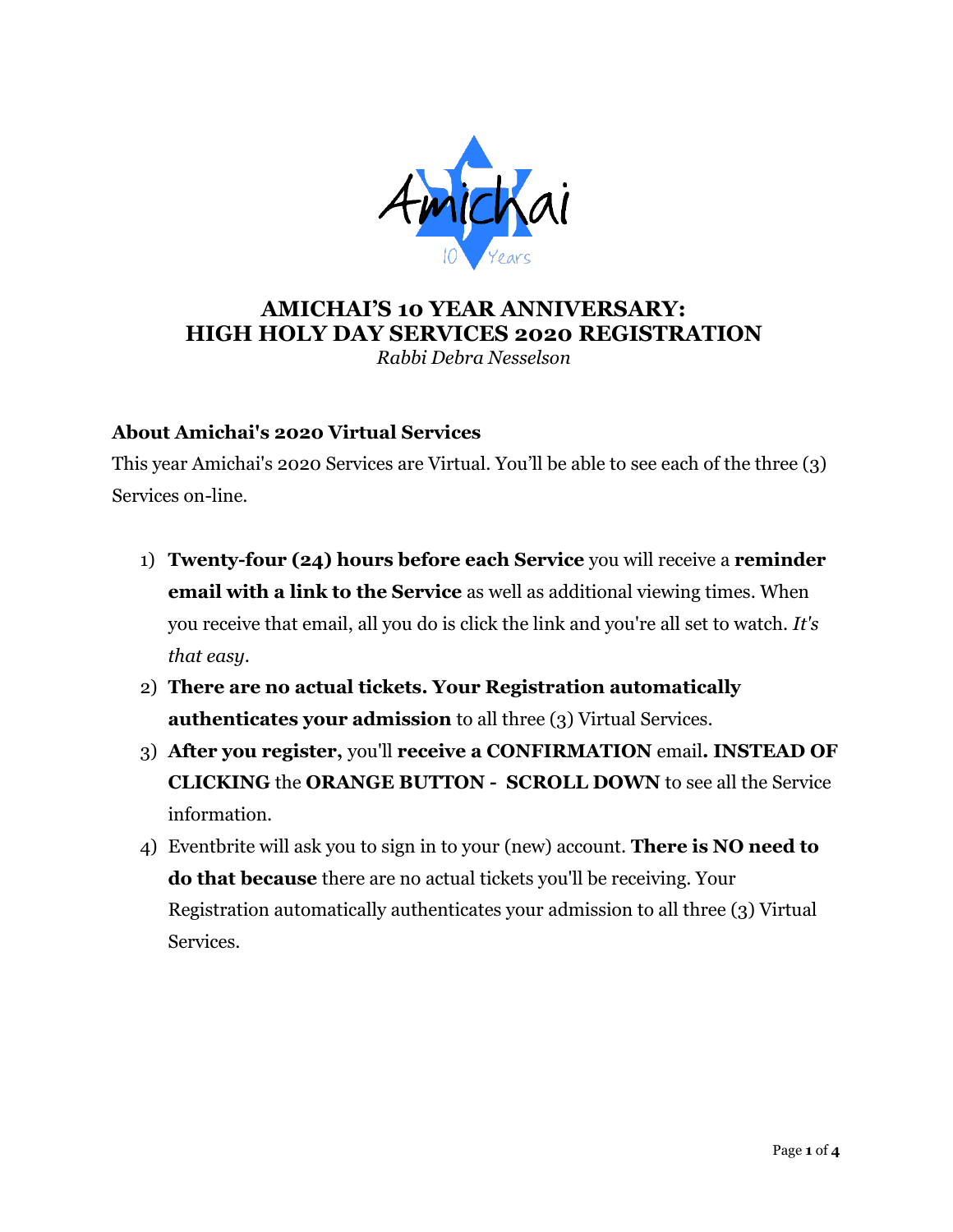

### **High Holiday Services**

To ensure your personal viewing is interruption-free from any potential streaming difficulties the services will be videotaped live in advance. This will also allow you to view the service at additional times.

**Rosh Hashanah Day**  Saturday, September 19. Service begins at 10:00 A.M. CST

#### **Erev Yom Kippur / Kol Nidre**  Sunday, September 27. Service begins at 7:00 P.M. CST

#### **Yom Kippur Day**  Monday, September 28. Service and Yizkor begin at 10:00 A.M. CST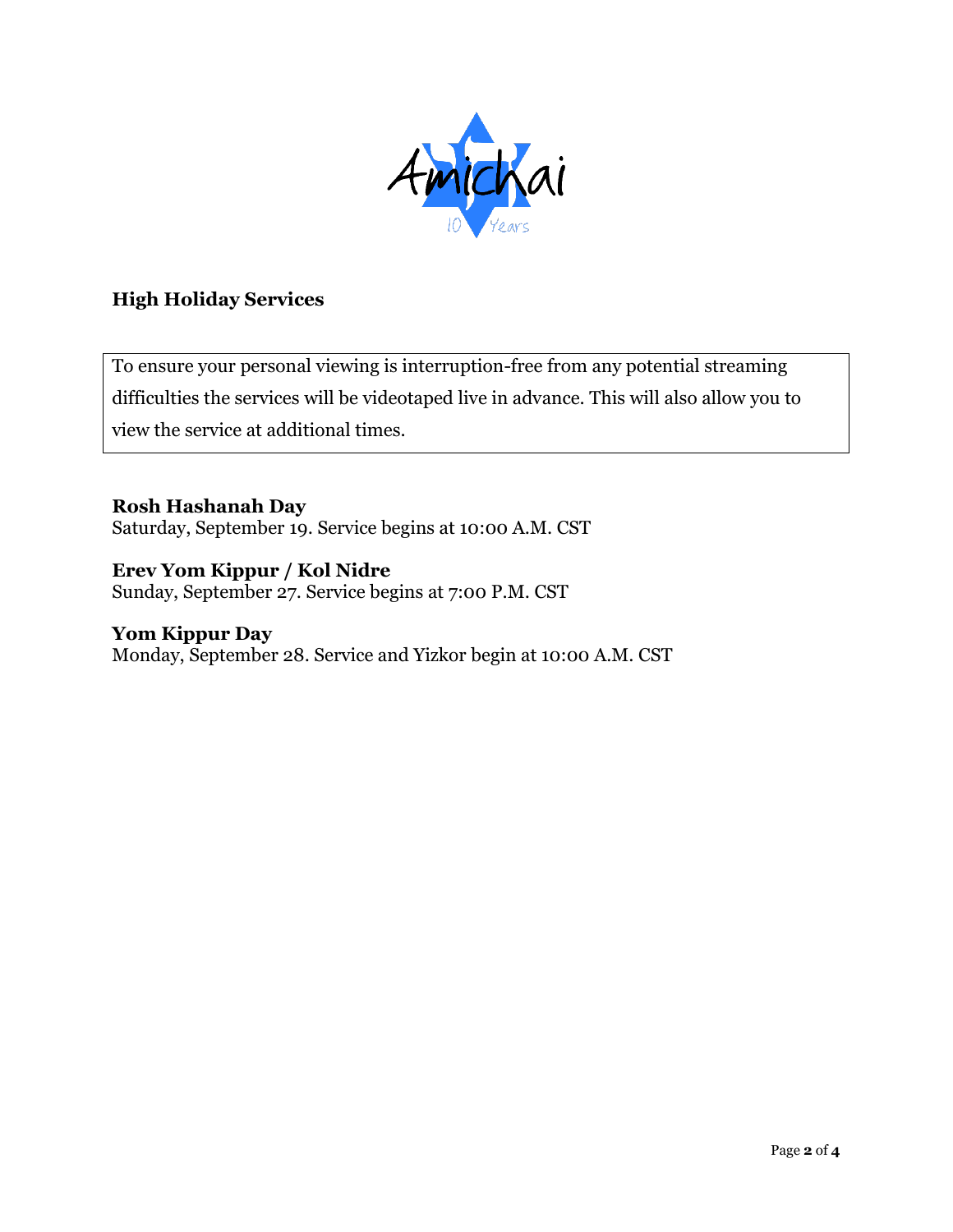

## **2020 Virtual Service REGISTRATION**

|  | State ______ Zip Code ______________ |  |
|--|--------------------------------------|--|
|  |                                      |  |
|  |                                      |  |

**Please check the appropriate [boxes] below. The amounts include all three (3) Virtual Services. THANK YOU FOR YOUR SUPPORT** 

**[ ] One Individual \$250 [ ] One Family \$500 [ ] Gifting Sponsor \$1,000 (+) [ ] Donation \$\_\_\_\_\_**

#### **Name of Attendees**

| 2. $\qquad \qquad$            |  |
|-------------------------------|--|
|                               |  |
| $4.$ $\overline{\phantom{a}}$ |  |
|                               |  |
|                               |  |
|                               |  |
| 8.                            |  |
|                               |  |